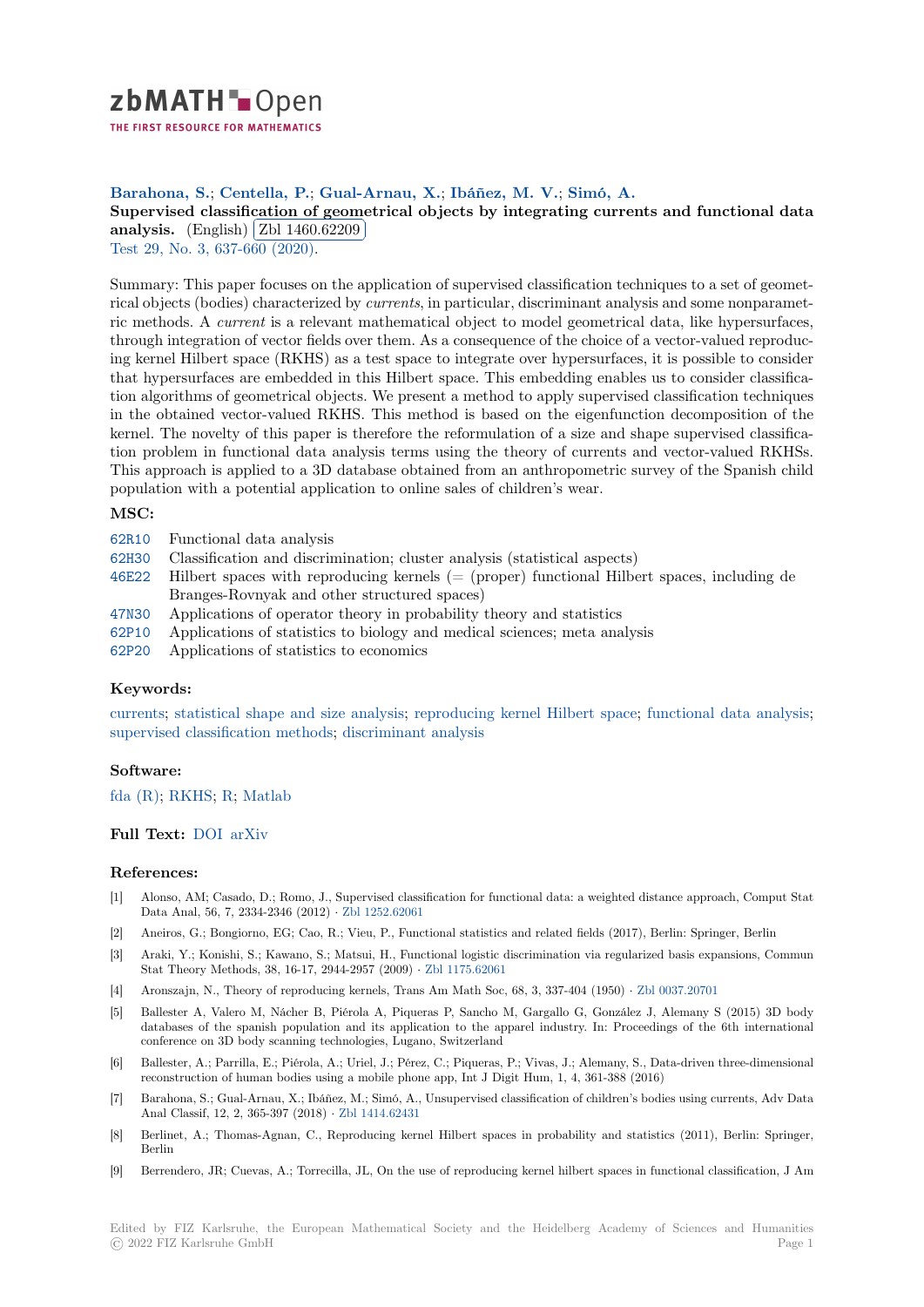Stat Assoc, 113, 523, 1210-1218 (2018) *·* Zbl 1402.68152

- [10] Bickel, PJ; Li, B.; Tsybakov, AB; van de Geer, SA; Yu, B.; Valdés, T.; Rivero, C.; Fan, J.; van der Vaart, A., Regularization in statistics, Test, 15, 2, 271-344 (2006)
- [11] Boj, E.; Caballé, A.; Delicado, P.; Esteve, A.; Fortiana, J., Global and local distance-based generalized linear models, Test, 25, 1, 170-195 (2016) *·* Zbl 1338.62111
- [12] Bouveyron, C.; Brunet-Saumard, C., Model-based clustering of high-dimensional data: a review, Comput Stat Data Anal, 71, 52-78 (2014) *·* Zbl 1471.62032
- [13] Chiou, JM; Li, PL, Functional clustering and identifying substructures of longitudinal data, J R Stat Soc Ser B (Stat Methodol), 69, 4, 679-[699 \(2007\)](https://zbmath.org/1338.62111)
- [14] Cuadras, C., Distance analysis in discrimination and classification using both continuous and categorical variables, Statistical data analysis [and inference, 45](https://zbmath.org/1471.62032)9-473 (1989), Amsterdam: Elsevier, Amsterdam *·* Zbl 0735.62060
- [15] Cucker, F.; Smale, S., On the mathematical foundations of learning, Am Math Soc, 39, 1, 1-49 (2001) *·* Zbl 0983.68162
- [16] Cuesta-Albertos, JA; Fraiman, R., Impartial trimmed k-means for functional data, Comput Stat Data Anal, 51, 10, 4864-4877 (2007) *·* Zbl 1162.62377
- [17] Cuevas, A., A partial overview of the theory of statistics with functional data, [J Stat Plan Infe](https://zbmath.org/0735.62060)rence, 147, 1-23 (2014) *·* Zbl 1278.62012
- [18] Cuevas, A.; Febrero, M.; Fraiman, R., Robust estimation and classification for functional data via projection-based depth notions, [Comput Stat, 2](https://zbmath.org/1162.62377)2, 3, 481-496 (2007) *·* Zbl 1195.62032
- [19] Dai, X.; Müller, HG, Principal component analysis for functional data on riemannian manifolds and spheres, Ann Stat, [46,](https://zbmath.org/1278.62012) [6, 3334-336](https://zbmath.org/1278.62012)1 (2018) *·* Zbl 1454.62553
- [20] Delicado, P., Functional k-sample problem when data are density functions, Comput Stat, 22, 3, 391-410 (2007) *·* Zbl 1197.62041
- [21] Delicado, P., Dimensionality reduction when data are density functions, Comput Stat Data Anal, 55, 1, 401-420 (2011) *·* Zbl 1247.62148
- [22] Delicado, P.; Vieu, P., Choosing the most relevant level sets for depicting a sample of densities, Comput Stat, 32, 3, 1083-1[113](https://zbmath.org/1197.62041) [\(2017\)](https://zbmath.org/1197.62041) *·* Zbl 1417.62062
- [23] Devarajan, P.; Istook, CL, Validation of female figure identification technique (FFIT) for apparel software, J Text Ap[par](https://zbmath.org/1247.62148) [Technol Ma](https://zbmath.org/1247.62148)nag, 4, 1, 1-23 (2004)
- [24] Di Marzio, M.; Fensore, S.; Panzera, A.; Taylor, CC, Kernel density classification for spherical data, Stat Probab Lett, 144, 23-29 (2019) *·* [Zbl 1407.](https://zbmath.org/1417.62062)62184
- [25] Dryden, IL; Mardia, KV, Statistical shape analysis: with applications (2016), Hoboken: Wiley, Hoboken
- [26] Durrleman S (2010) Statistical models of currents for measuring the variability of anatomical curves, surfaces and their evolution. Ph.D. thesis, Université Nice Sophia Antipolis
- [27] Durrleman, S.[; Pennec, X.; Tr](https://zbmath.org/1407.62184)ouvé, A.; Ayache, N., Statistical models of sets of curves and surfaces based on currents, Med Image Anal, 13, 5, 793-808 (2009)
- [28] Eubank, R.; Hsing, T., Canonical correlation for stochastic processes, Stoch Process Their Appl, 118, 9, 1634-1661 (2008) *·* Zbl 1145.62048
- [29] Federer, H.; Fleming, W., Normal and integral currents, Ann Math, 72, 458-520 (1960) *·* Zbl 0187.31301
- [30] Ferraty, F.; Vieu, P., Nonparametric functional data analysis: theory and practice (2006), Berlin: Springer, Berlin *·* Zbl 1119.62046
- [31] [Fisher, R., The](https://zbmath.org/1145.62048) use of multiple measurements in taxonomic problems, Ann Eugen, 7, 2, 179-188 (1936)
- [32] Flores, M.; Gual-Arnau, X.; Ibáñez, M.; Simó, A., Intrinsic sample mean in the space of [planar shapes, P](https://zbmath.org/0187.31301)attern Recognit, 60, 164-176 (2016) *·* Zbl 1414.68093
- [33] [Fraiman, R](https://zbmath.org/1119.62046).; Gamboa, F.; Moreno, L., Connecting pairwise geodesic spheres by depth: DCOPS, J Multivar Anal, 169, 81-94 (2019) *·* Zbl 1404.60070
- [34] Garcia-Escudero, LA; Gordaliza, A., A proposal for robust curve clustering, J Classif, 22, 2, 185-201 (2005) *·* Zbl 1336.62179
- [35] Gerber S, Tasdiz[en T, Whitaker](https://zbmath.org/1414.68093) R (2009) Dimensionality reduction and principal surfaces via kernel map manifolds. In: IEEE 12th international conference on computer vision, IEEE, pp 529-536
- [36] Glaunès [J, Joshi S \(2006](https://zbmath.org/1404.60070)) Template estimation form unlabeled point set data and surfaces for computational anatomy. In: 1st MICCAI Workshop on mathematical foundations of computational anatomy: geometrical, statistical and regis[tration methods](https://zbmath.org/1336.62179) for modeling biological shape variability
- [37] Goia, A.; Vieu, P., An introduction to recent advances in high/infinite dimensional statistics, J Multivar Anal, 146, 1-6 (2016) *·* Zbl 1384.00073
- [38] González J, Muñoz A (2010) Representing functional data in reproducing kernel hilbert spaces with applications to clustering and classification. Tech. rep., Universidad Carlos III de Madrid. Departamento de Estadística
- [39] Hall, P.; Poskitt, D.; Presnell, B., A functional data-analytic approach to signal discrimination, Technometrics, 43, 1, 1-9 (2001) *·* [Zbl 1072](https://zbmath.org/1384.00073).62686
- [40] Horváth, L.; Kokoszka, P., Inference for functional data with applications (2012), Berlin: Springer, Berlin *·* Zbl 1279.62017
- [41] Hsing, T.; Eubank, R., Theoretical foundations of functional data analysis, with an introduction to linear operators (2015),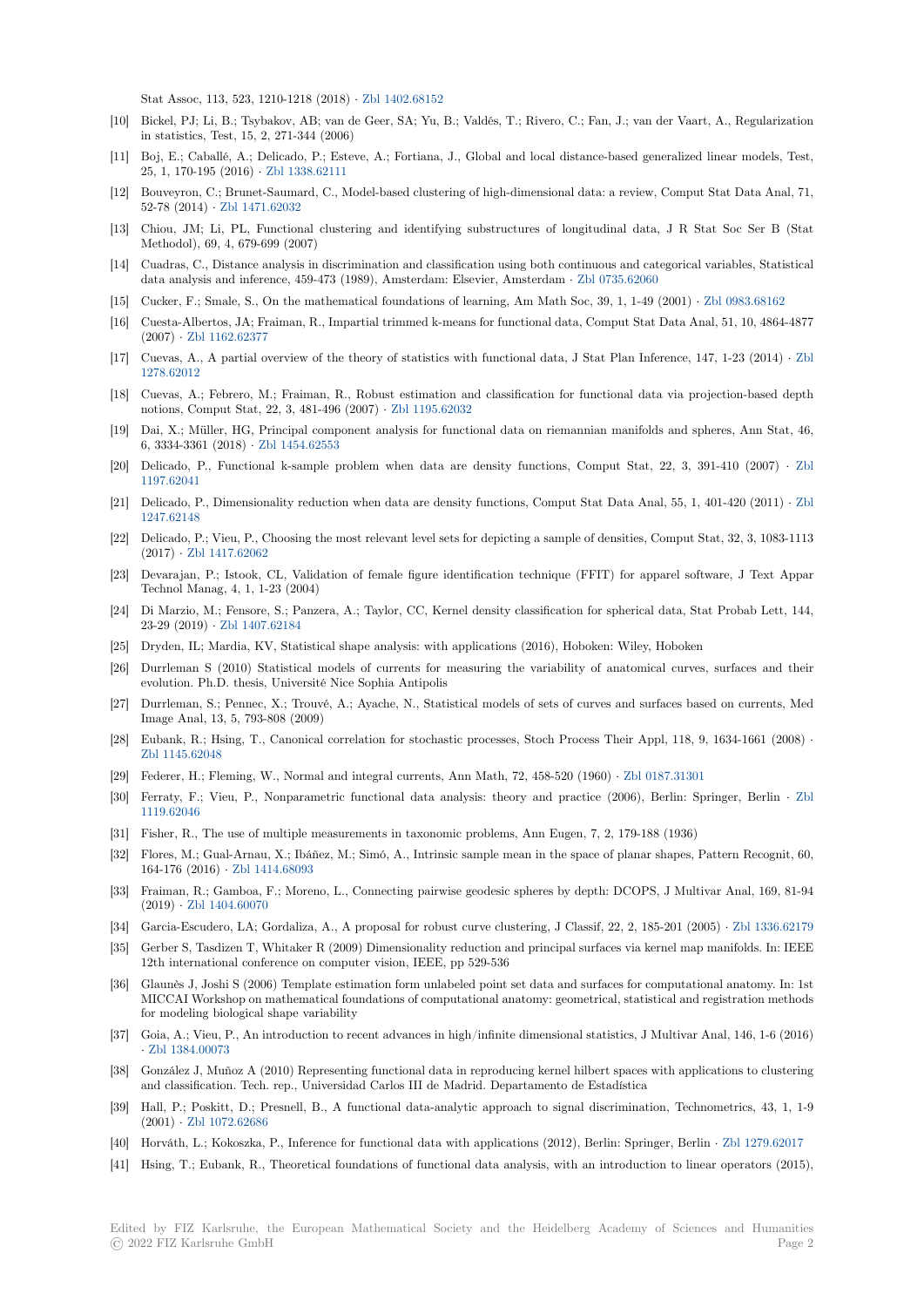Hoboken: Wiley, Hoboken *·* Zbl 1338.62009

- [42] Jacques, J.; Preda, C., Functional data clustering: a survey, Adv Data Anal Classif, 8, 3, 231-255 (2014) *·* Zbl 1414.62018
- [43] James, G.; Hastie, T., Functional linear discriminant analysis for irregularly sampled curves, J R Stat Soc Ser B (Stat Methodol), 63, 3, 533-550 (2001) *·* Zbl 0989.62036
- [44] Kadri, H.; Duflos, E.; Preu[x, P.; Canu, S.](https://zbmath.org/1338.62009); Rakotomamonjy, A.; Audiffren, J., Operator-valued kernels for learning from functional response data, J Mach Learn Res, 17, 1, 613-666 (2016)
- [45] Kendall, D.; Barden, D.; Carne, T.; Le, H., Shape and shape theory (2009), Hoboken: Wiley, Hoboken *·* Zbl 0940.60006
- [46] Kent JT, Mardia KV, Morris RJ, [Aykroyd RG \(2](https://zbmath.org/0989.62036)001) Functional models of growth for landmark data. In: Proceedings in functional and spatial data analysis university of leeds, pp 109-115
- [47] Kneip, A.; Utikal, KJ, Inference for density families using functional principal component analysis, J Am Stat Assoc, 96, 454, 519-542 (2001) *·* Zbl 1019.62060
- [48] Kupresanin, A.; Shin, H.; King, D.; Eubank, R., An rkhs framework for functional data analysis, J Stat Plan Inference, 140, 12, 3627-3637 (2010) *·* Zbl 1327.62379
- [49] Lian, H., Nonlinear functional models for functional responses in reproducing kernel hilbert spaces, Can J Stat, 35, 4, 597-606 (2007) *·* Zbl 114[2.62020](https://zbmath.org/1019.62060)
- [50] Lin, L.; St Thomas, B.; Zhu, H.; Dunson, DB, Extrinsic local regression on manifold-valued data, J Am Stat Assoc, 112, 519, 1261-1273 (2017)
- [51] López-Pintado, S.; Romo, J., On the concept of depth for functional data, J Am Stat Assoc, 104, 486, 718-734 (2009) *·* Zbl 1388.621[39](https://zbmath.org/1142.62020)
- [52] Loubes, JM; Pelletier, B., A kernel-based classifier on a riemannian manifold, Stat Decis Int Math J Stoch Methods Models, 26, 1, 35-51 (2008) *·* Zbl 1418.62161
- [53] Lukić, M.; Beder, J., Stochastic processes with sample paths in reproducing kernel hilbert spaces, Trans Am Math Soc, [353,](https://zbmath.org/1388.62139) [10, 3945-39](https://zbmath.org/1388.62139)69 (2001) *·* Zbl 0973.60036
- [54] Marron, JS; Alonso, AM, Overview of object oriented data analysis, Biom J, 56, 5, 732-753 (2014) *·* Zbl 1309.62008
- [55] MATLAB (2015) ver[sion 8.6.0 \(R20](https://zbmath.org/1418.62161)15b). The MathWorks Inc., Natick, MA
- [56] Meunier P (2000) Use of body shape information in clothing size selection. In: Proceedings of the human factors and ergonomics society annual meeting[. SAGE Publica](https://zbmath.org/0973.60036)tions Sage CA: Los Angeles, vol 44, pp 715-718
- [57] Müller, HG, Functional modelling and classification of longitudinal data, Scand J Stat, 32, 2, 223-240 [\(2005\)](https://zbmath.org/1309.62008) *·* Zbl 1089.62072
- [58] Pelletier, B., Non-parametric regression estimation on closed Riemannian manifolds, J Nonparametric Stat, 18, 1, 57-67 (2006) *·* Zbl 1088.62053
- [59] Peng, J.; Müller, HG, Distance-based clustering of sparsely observed stochastic processes, with applications to online auctions, Ann Appl Stat, 2, 3, 1056-1077 (2008) *·* Zbl 1149.62053
- [60] Pennec, X., Intrinsic statistics on Riemannian manifolds: basic tools for geometric measurements, J Math Imaging Vis, 25, 1, 1[27-154 \(2006\)](https://zbmath.org/1088.62053)
- [61] Preda, C., Regression models for functional data by reproducing kernel hilbert spaces methods, J Stat Plan Inference, 137, 3, 829-840 (2007) *·* Zbl 1104.62043
- [62] Preda, C.; Saporta, G.; Lévéder, C., PLS classification of functional data, Comput Stat, 22, 2, 223-235 (2007) *·* Zbl 1196.62086
- [63] Quang, M.; Kang, S.; Le, T., Image and video colorization using vector-valued reproducing kernel Hilbert spaces, J Math Imaging Vis, 37, 1, 49-65 (2010) *·* Zbl 1392.94042
- [64] R Core Team (2[018\) R: A lang](https://zbmath.org/1104.62043)uage and environment for statistical computing. R Foundation for Statistical Computing, Vienna, Austria. https://www.R-project.org/
- [65] Rham Gd (1960) Variétés différentiables. Formes, courants, formes harmoniques. Hermann et Cie, Butterworths Scientific Publications, Hermann
- [66] Ripley, B., Pattern recognition and neural networks (2007), Cambridge: Cambridge University Press, Cambridge *·* Zbl 0853.62046
- [67] Rossi, F.; Villa, N., Recent advances in the use of svm for functional data classification, Functional and operatorial statistics, 273-280 (2008), Berlin: Springer, Berlin
- [68] Saitoh, S.; Sawano, Y., Theory of reproducing kernels and applications (2016), Berlin: Springer, Berlin *·* Zbl 1358.46004
- [69] [Schölkopf, B](https://zbmath.org/0853.62046).; Smola, AJ; Bach, F., Learning with kernels: support vector machines, regularization, optimization, and beyond (2002), Cambridge: MIT Press, Cambridge
- [70] Senkene, E.; Tempel'man, A., Hilbert spaces of operator-valued functions, Math Trans Acad Sci Lith SSR, 13, 4, 665-670 (1973)
- [71] Serra, J., Image analysis and mathematical morphology (1982), Cambridge: Academic Press, Cambridge *·* Zbl 0565.92001
- [72] Shin, H., An extension of Fisher's discriminant analysis for stochastic processes, J Multivar Anal, 99, 6, 1191-1216 (2008) *·* Zbl 1141.62053
- [73] Silverman, B.; Ramsay, J., Functional data analysis (2005), Berlin: Springer, Berlin *·* Zbl 1079.62006
- [74] Smale, S.; Zhou, DX, Geometry on probability spaces, Constr Approx, 30, 3, 311-323 (2009) *·* Zbl 1187.68[270](https://zbmath.org/0565.92001)
- [75] [Stoyan, D.; Sto](https://zbmath.org/1141.62053)yan, H., Fractals, random shapes and point fields. Methods of geometrical statistics (1994), Hoboken: Wiley,